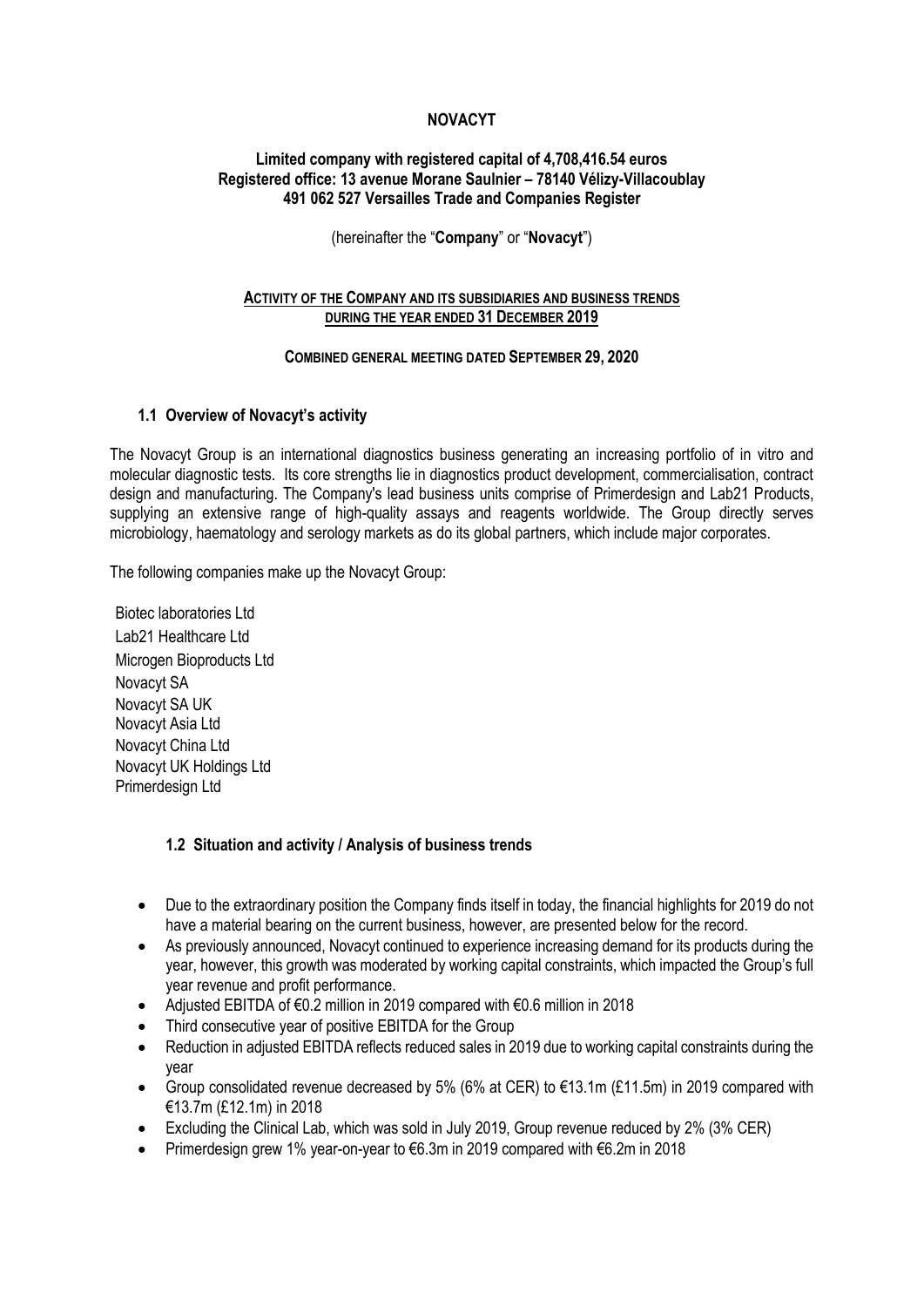- American sales were up 13% year-on-year driven by increased sales through Primerdesign's key US customers
- Group gross margin continued to improve and increased to 64% in 2019 from 63% in 2018
- Continues a trend of increased gross margin every year since 2014
- Improvement due to the exit from the lower margin Clinical Lab business and Primerdesign increasing its share of Group revenue to 48% (2018: 45%)
- Primerdesign's strong gross margin increased to 85% (2018: 84%)
- Successfully sold NOVAprep® and the Clinical Lab during 2019, each realising a total consideration of €0.4m
- Refinancing of borrowings in November 2019 through a €5m bond with Harbert European Growth Capital
- Cash at year end of €1.8m (£1.5m) compared with  $€1.1m$  (£1.0m) in 2018

## **1.3 Results, progress achieved and difficulties encountered**

• 2019 was a year of consolidation as we completed the refinancing and restructure of the business, positioning Novacyt to resume its three-pillar growth strategy of organic, R&D and acquisitive growth*.*

## **Highlights**

## **Divisional revenues**

- Primerdesign sales increased to €6.3m (£5.5m), up 1% in 2019
	- o Core business reagent revenues increased 8% year-on-year or €0.4m compared to 2018
	- o Achieved international reagent revenue growth of 12% despite restricted q16 instrument sales due to lack of inventory
- Lab21 revenues €6.8m (£5.9m), down 10% from 2018 (-5% excluding the Clinical Lab)
	- $\circ$  Microgen Bioproducts, part of Lab21, saw year-on-year growth in UK and Ireland of 13% and 8% in Asia Pacific despite stock shortages
- The discontinued NOVAprep® operation achieved sales of €1.3m, which are excluded from Group consolidated revenue and do not impact the growth metrics stated above. These sales were generated before the sale of the business in December 2019 and represent 37% growth compared to the prior year

# **Operational highlights**

- Launched next generation genesig® g32 gPCR molecular testing instrument, to complement the already revenue generating genesig® q16 instrument
- Developed and launched a new molecular multiplex test to identify 37 respiratory pathogens for the US market
- Expansion of assay development contract with Immunexpress

# Harbert European Growth Capital "HEGC" financing (November 2019)

Novacyt entered into a €5.0 million secured loan in November 2019. The €5.0million HEGC secured term loan is repayable over 48 months with an intital 12 month interest-only period followed by 36 equal monthly payments of interest and capital. Key features of the loan are:

- Interest is fixed at 11% per annum throughout the four-year term
- HEGC is granted warrants over 6,017,192 ordinary shares (8.5% of the principal loan amount) with a conversion price of €0.0698 each, representing a 5% discount on the volume weighted average price ("VWAP") of the ten trading days prior to completion, exercisable for a period of 7 years from completion
- HEGC have taken a first ranking charge over the assets of the UK businesses with a pledge over Novacyt
- Novacyt may pay back the loan in full at any time during the 48 months

# **1.4 Foreseeable change in the Company's position and future prospects**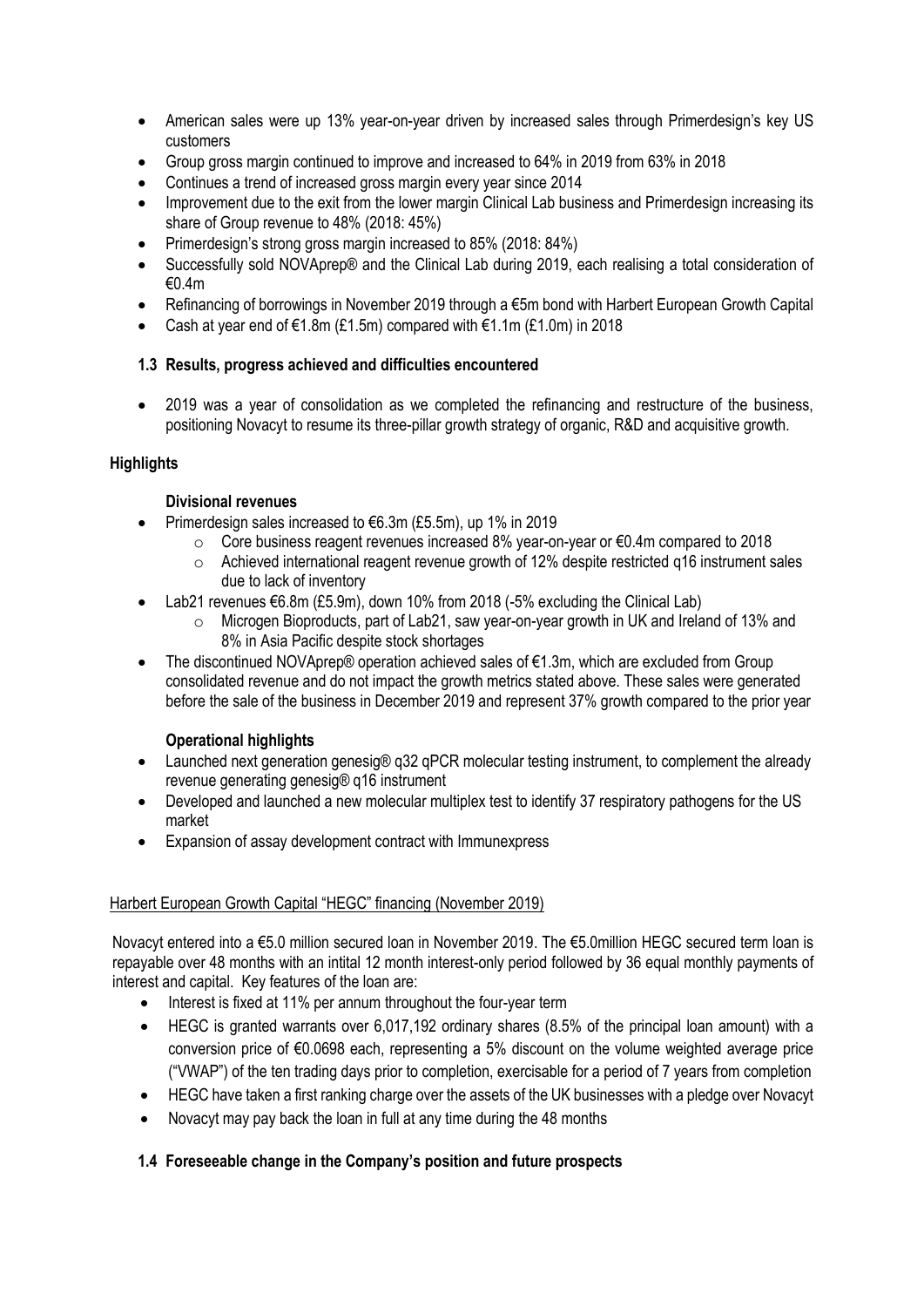The Primerdesign and Lab21 businesses started the year strongly, with an order book significantly higher than the beginning of 2019 and with working capital to fully restore the Group's supply chain through the first half of 2020.

In early January 2020, Novacyt commenced the development of a new test in response to the emerging novel coronavirus (COVID-19) threat emerging from China. Primerdesign launched its test in late January 2020 to become one of the world's first molecular tests for the SARS-CoV-2 virus. The test was the first to achieve CE-IVD status and was subsequently approved for emergency use by the US Food and Drug Administration, the World Health Organisation and other regulatory bodies. The Company quickly established the need to develop significant manufacturing capacity and today has eight dedicated manufacturing sites capable of producing COVID-19 tests at an output rate of more than ten million tests per month, which Novacyt expects to achieve from June 2020 onwards. Through its investment in raw materials and manufacturing, the Company is now in a position to service significant and expected growth in demand for its COVID-19 test.

Sales, orders and commitments to purchase the test since the initial launch have significantly exceeded expectations and have been transformational for the Group; all indications are that the positive financial effects of this will continue. This is additional revenue to Novacyt's other operations at Primerdesign and Lab21 Products. The Directors believe the significant demand for the Company's COVID-19 test will continue through to the end of the year, and may extend well into 2021, as the global demand for COVID-19 testing continues to increase. Further revenues are also expected from the launch of the Company's COVID-19 related products described later, which include the Exsig™ Direct extraction reagent and mobile COVID-19 testing.

In addition, the Directors believe the successful development, launch and sale of the COVID-19 test will have a positive, long-term effect on the business. As well as reinforcing the expertise within the business, the Company now has a new and significantly increased base of global customers. The Company is already experiencing increased demand for its B2B molecular design and development capabilities and the Board believes these opportunities will extend to Novacyt's extensive product portfolio.

| Amounts in '000 € | Corporate &<br>Cytology  | Corporate &<br><b>Diagnostics</b> | <b>Molecular</b><br><b>Products</b> | <b>Total</b> |
|-------------------|--------------------------|-----------------------------------|-------------------------------------|--------------|
| Geographical area |                          |                                   |                                     |              |
| Africa            | $\overline{\phantom{a}}$ | 639                               | 356                                 | 995          |
| Europe            | $\overline{\phantom{a}}$ | 2,809                             | 2,676                               | 5,485        |
| Asia-Pacific      | $\overline{\phantom{a}}$ | 1,744                             | 812                                 | 2,556        |
| America           | $\overline{\phantom{a}}$ | 738                               | 1,934                               | 2,672        |
| Middle East       | $\overline{\phantom{a}}$ | 845                               | 528                                 | 1,373        |
| Revenue           | $\blacksquare$           | 6,775                             | 6,306                               | 13,081       |

## **1.5 Business activity in the year ended 31 December 2019**

## **1.6 Research and development activity**

### **Developments in the field of Molecular testing:**

In May 2019, Primerdesign launched its next generation genesig® q32 qPCR molecular testing instrument ("q32"). As stated at the time of AIM IPO, Novacyt has utilised some of the funds to focus on product development, and the q32 is a direct result of this investment. The q32 is a larger genesig® real-time qPCR instrument, which provides customers with a faster and higher throughput solution for Novacyt's genesig® real-time PCR kits. The q32 complements the smaller, portable genesig® q16 instrument ("q16"), which is used in laboratories and the field, and provides customers with an alternative instrument when faced with multiple terrain and off-site testing challenges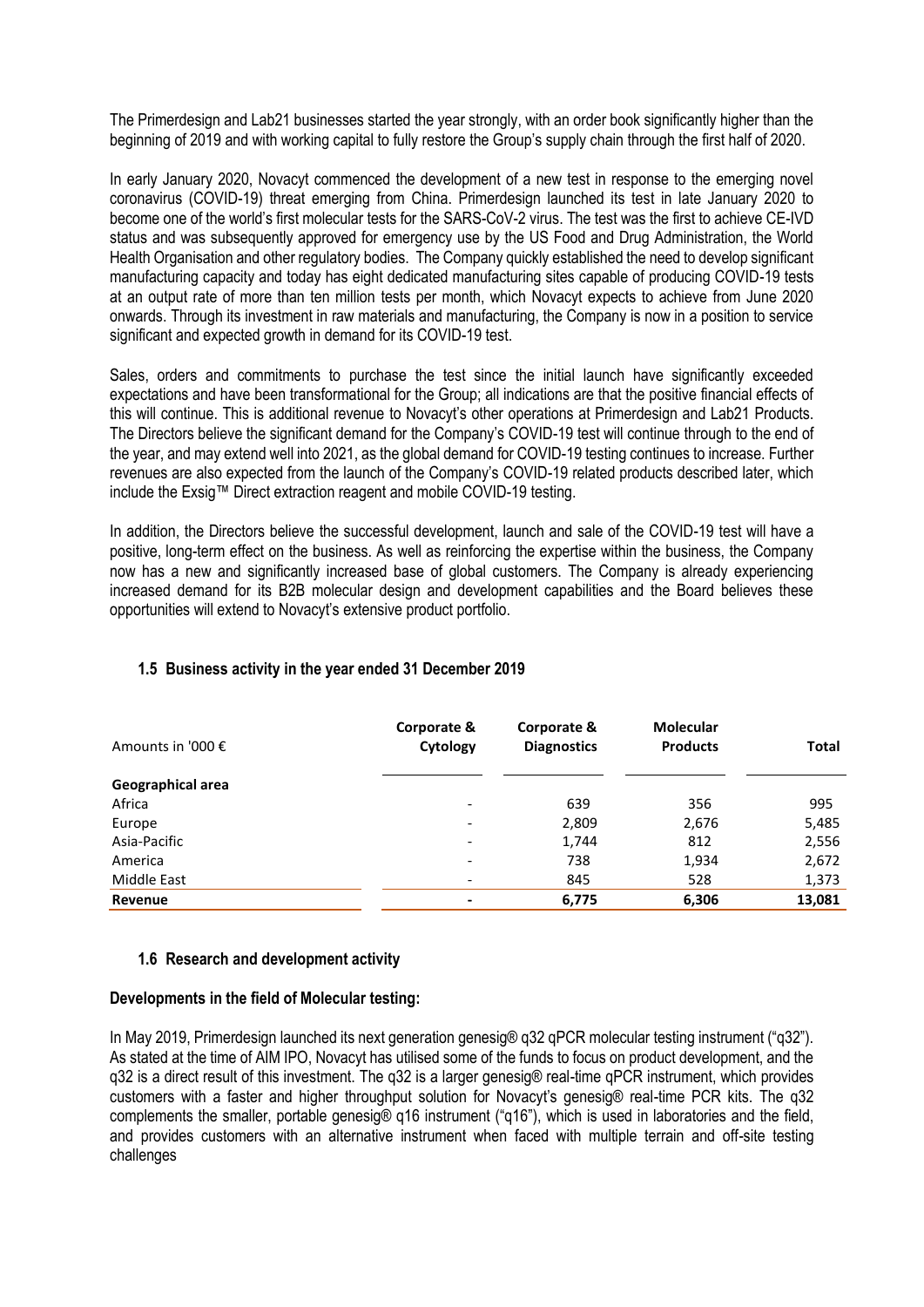The q32 provides test results within 60 minutes using genesig® kits, making it one of the fastest qPCR instruments on the market due to its rapid heating and cooling capabilities and unique lid design. Like the q16, the q32 is robust and, therefore, highly reliable. It allows the analysis of up to 32 patient samples in tube or strip format, using fluorescence detection technologies. The q32 software also allows users to experience a quick and easy operation for all genesig® kit applications with a straightforward setup process.

During the year, Primerdesign also completed the design and development of the molecular respiratory panel based on a 384 well plate format for use by its North American business partner in their CLIA approved diagnostic testing laboratory network. Primerdesign designed the multiplex test to identify 37 respiratory pathogens, which makes it one of the most comprehensive respiratory panels available in the market today. In addition to identifying a large number of respiratory disease pathogens, the new diagnostic product was designed with proprietary freeze-drying technology to stabilise the product to optimise its ease of use and performance.

Primerdesign will supply this product under a five-year manufacturing agreement as its partner launches the new respiratory panel in the US market through its own clinical testing laboratories to provide a Laboratory Developed Diagnostic Test ("LDT") result for its customers.

This development marked a significant step forward in the Group's B2B strategy by providing our North American business partner with the opportunity to serve the significant demand for the US seasonal respiratory testing market, which typically runs from September to April. It also demonstrated the increasing capability of Novacyt's R&D team as it broadens its product portfolio and builds the skills to develop more complex products. The rapid development of this new multiplex molecular diagnostic panel shows the power of our integrated research, development and commercialisation team.

## **1.7 Polluting or dangerous activities**

None

## **1.8 Main risks and uncertainties facing the Company and management of financial risks**

The directors have, at the time of approving the financial statements, a reasonable expectation that the Company has adequate resources to continue in operational existence for the foreseeable future. Thus, they adopt the going concern basis of accounting in preparing the financial statements.

The going concern model covers the period up to and including April 2021. In making this assessment the Directors have considered the following elements:

- the working capital requirements of the business;
- a positive cash balance at 31 December 2019 of €1,805,000;
- the repayment of the current bond borrowings according to the agreed repayment schedules;
- the financing cash inflow relating to the exercise of warrants in Q1 2020;
- a payment of the first tranche of the LTIP that commenced in November 2017;
- increased operating cash inflows generated by the Covid-19 pandemic;

The forecast prepared by the company shows that it is able to cover its cash needs during the financial year 2020 and until April 2021 without the raising of any further bank or other financing facility.

The Group's main financial liabilities are loans, as well as trade and other payables. Their main purpose is to finance operating activities.

Loans, trade and other receivables, and cash and cash equivalents held by the Group are generated by operating activities.